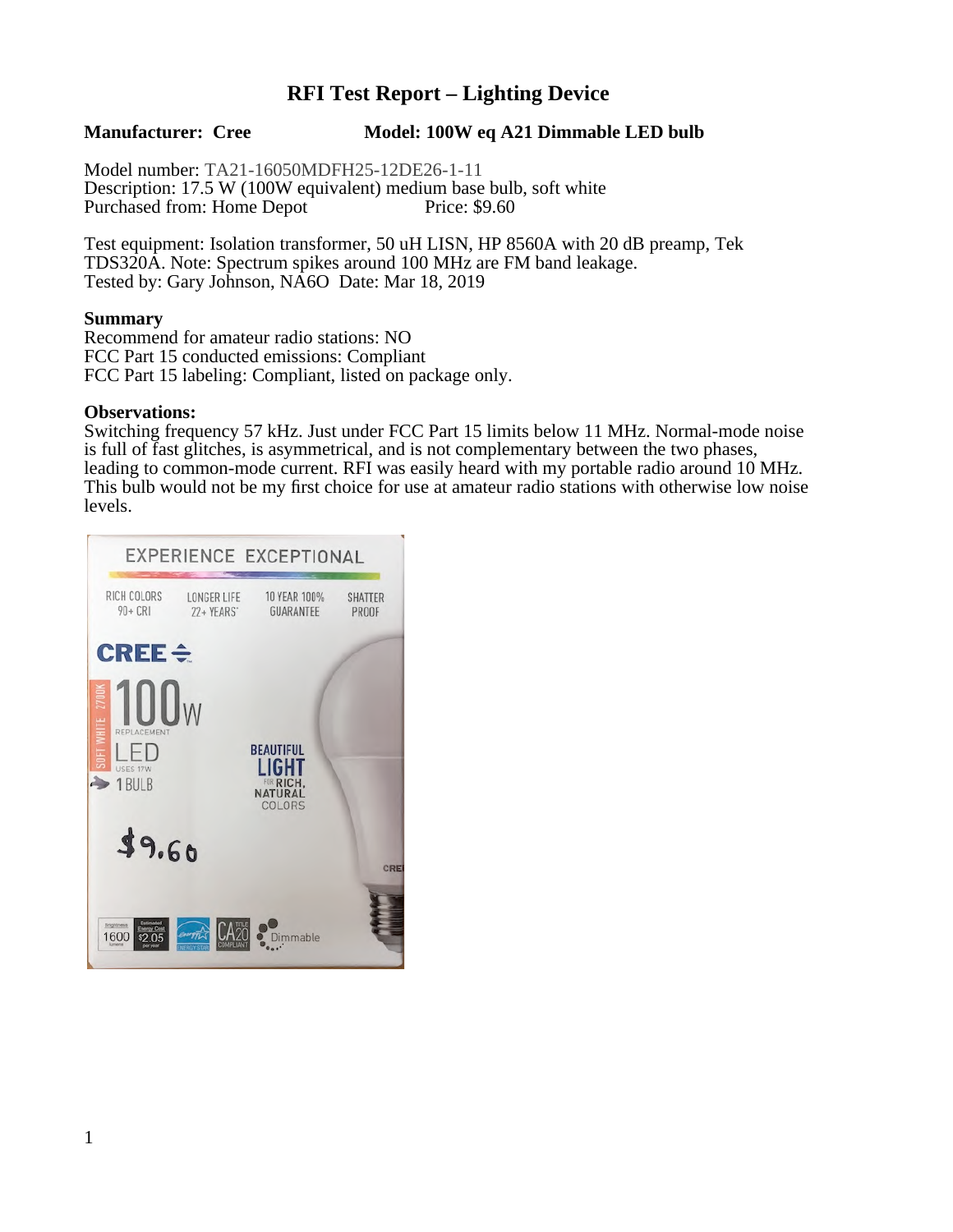

**Normal-mode Spectrum**